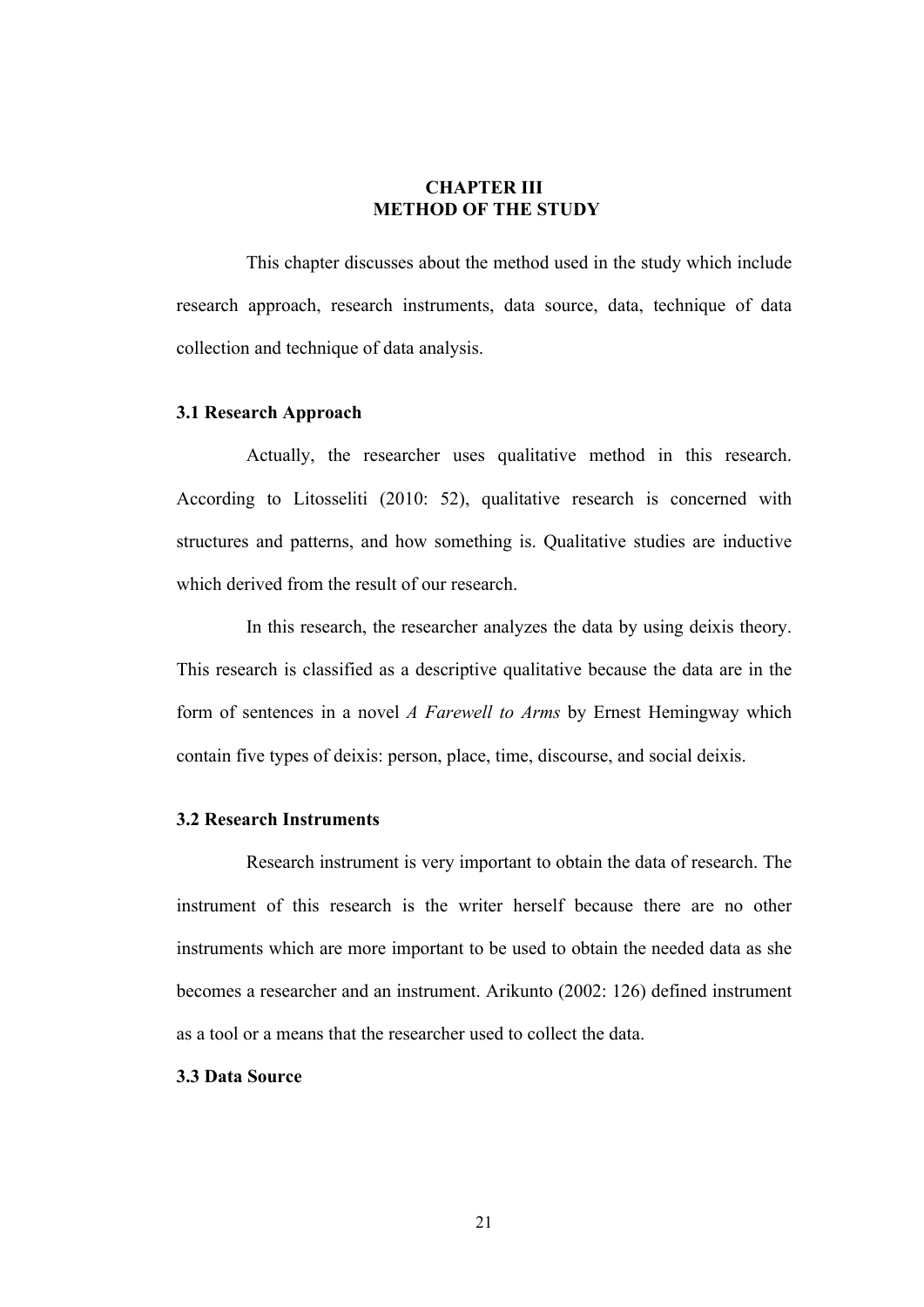The data source of this research is a novel especially in the book one of *A Farewell to Arms* novel that contains many kinds of deixis namely: person, place, time, discourse and social deixis.

# **3.4 Data**

The data in this research is the sentences in the book one of *A Farewell to Arms* novel by Ernest Hemingway.

#### **3.5 Technique of Data Collection**

The data of this research are taken from the sentences in *A Farewell to Arms* novel. The researcher uses two steps in collecting the data. First, the researcher should read and understand the whole text of *A Farewell to Arms* novel written by Ernest Hemingway. Second, the researcher selects the data by selecting the sentences in all pages from book one that includes of five types of deixis theory and gathered from the data sources to have the nature of the problems of the study.

#### **3.6 Technique of Data Analysis**

After gathering the data from *A Farewell to Arms* novel, the researcher analyzes the data as follows:

- 1) The researcher categorizes the data based on deixis types, namely person deixis, time deixis, place deixis, discourse deixis and social deixis.
- 2) The researcher interprets the data obtained from each category based on deixis theory.